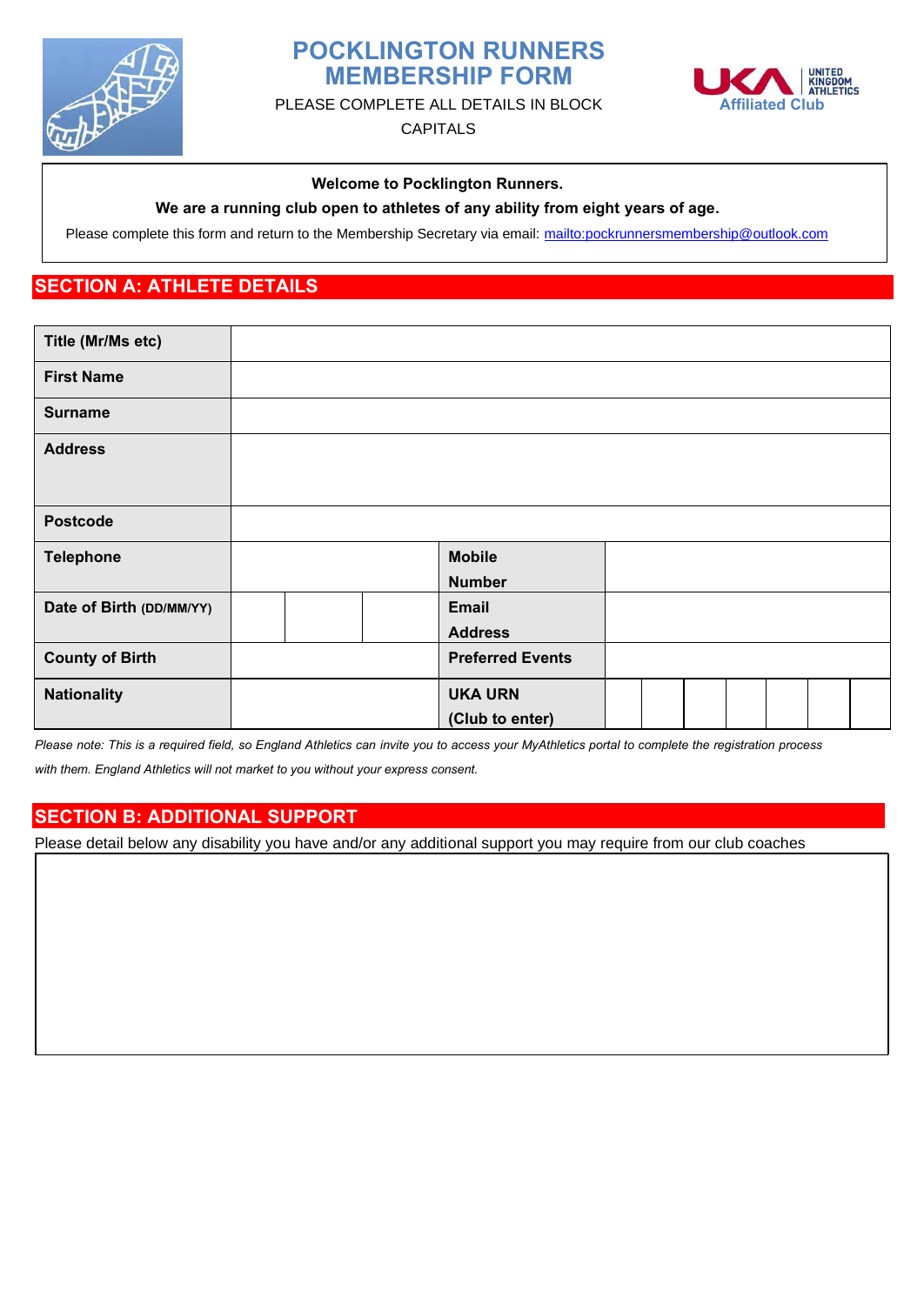#### **SECTION C: MEDICAL INFORMATION**

Please detail below any medical information that our coaches / group leaders / committee should be aware of (e.g. epilepsy, asthma, diabetes, allergies etc.) **Please do not leave blank** - if there is no information please write 'None'.

 $\Box$  I consent to my special category personal data provided in section B and C to be shared with coaches for the purposes of the delivery of my safe participation in club activity. This data will not be shared or processed for any other purpose.

## **SECTION D: EMERGENCY CONTACT DETAILS**

Please insert the information below to indicate the persons who should be contacted in event of an incident/accident.

| <b>Emergency Contact One Name</b>  |  |
|------------------------------------|--|
| Emergency One Contact number:      |  |
| <b>Emergency Contact Two Name:</b> |  |
| Emergency Contact Two number:      |  |

## **SECTION E: MEMBER HELP**

We ask all members to consider helping out at club events for a few hours each year. Please tick areas that you would be interested in helping with. The relevant club person will then contact you to see which events you would be able to help at. If there is a specific area of expertise that you feel you can bring to the club, please also indicate below.

| Marshalling at club races / events |  | Promotion and marketing |  |
|------------------------------------|--|-------------------------|--|
| Event refreshment area             |  | Coaching                |  |
| Fund raising                       |  | <b>Group Leadership</b> |  |
| Website management                 |  |                         |  |
| Other (please specify)             |  |                         |  |

## **SECTION F: CLUB PRIVACY STATEMENT & COMMUNICATION PREFERENCES**

Pocklington Runners (**The Club**) take the protection of the data that we hold about you as a member seriously and will do everything possible to ensure that data is collected, stored, processed, maintained, cleansed and retained in accordance with current and future UK data protection legislation.

Please read the full privacy notice carefully to see how The Club will treat the personal information that you provide to us. We will take reasonable care to keep your information secure and to prevent any unauthorised access.